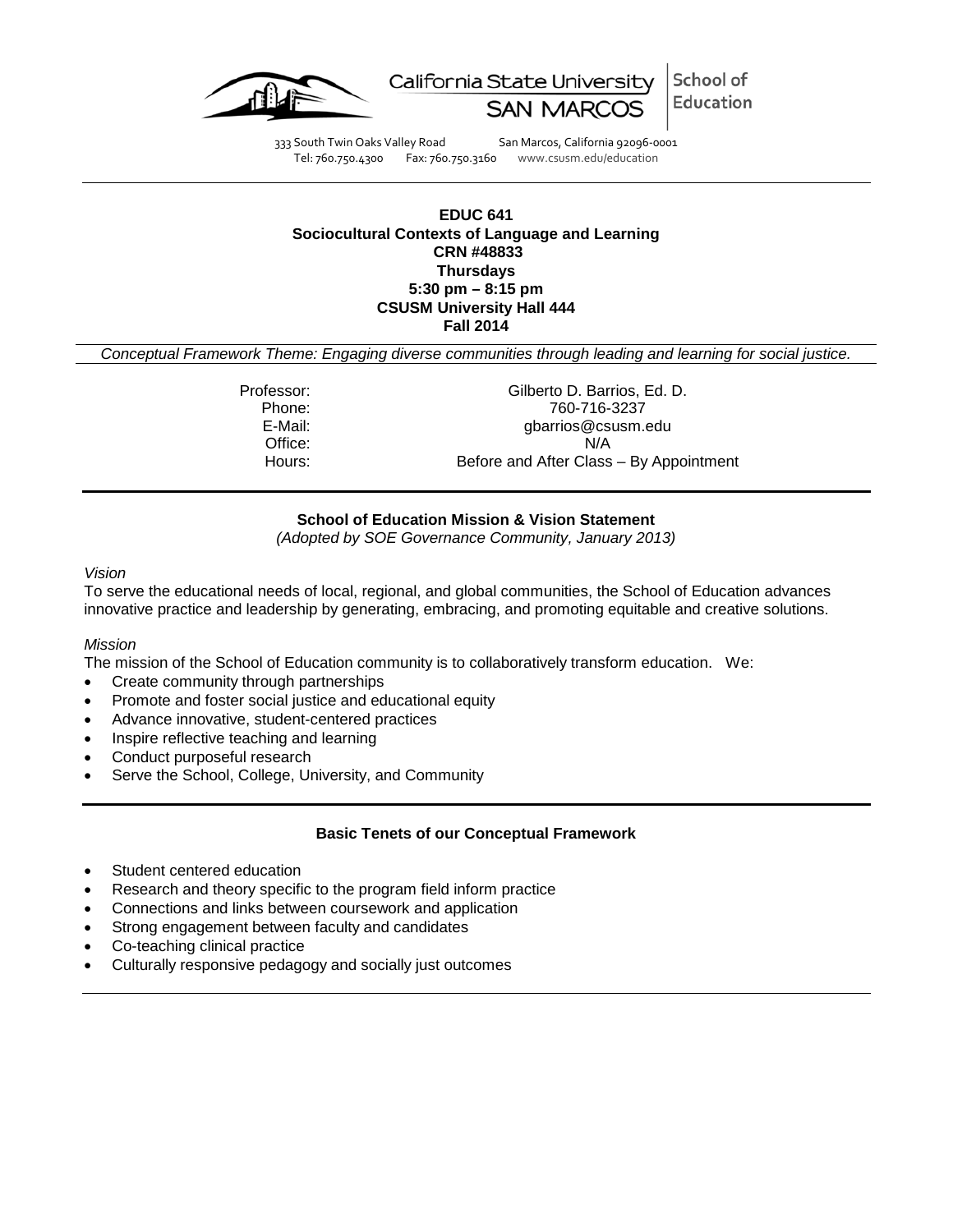# **COURSE DESCRIPTION**

Explores the theoretical, empirical, pedagogical, and sociocultural issues inherent in schooling contexts where multiple languages and cultures exist. Subjects include the examination of home, community, and school cultures; issues of bilingualism; and instructional contexts which relate to literacy and learning. Explores the relationships between the school context and the implicit and explicit theoretical foundations that support instruction for students who are first and second language learners, and the implications of such instruction.

### **Course Prerequisites**

(For School of Education courses, admission to the program is considered a prerequisite. If any other courses are prerequisites or recommended sequencing is important, as in a sequence of successful completion of 511 prior to 512, please include. This should not differ from the catalog)

### **Course Objectives**

The purpose of this course is to:

- Explore home, community and school cultures.
- Research issues of bilingualism and multilingualism.
- Understand and develop instructional contexts which relate to literacy and learning.

### **Unique Course Requirements**

**This course has an on-line component. The following class sessions will take place on-line on Cougar Courses: Sessions 3 (Sept. 11), 8 (Oct. 16), 11 (Nov. 6), and 12 (Nov. 13).**

### **Required Texts**

- Perez, B. (2004). *Sociocultural Contexts of Language and Literacy*, 2<sup>nd</sup> Edition. Mahwah, NJ: Lawrence Erlbaum Associates.
- Zentella, A. (2005). Building on Strength: Language and Literacy in Latino Families and Communities. New York, NY: Teachers College Press.

Publication Manual of the American Psychological Association, 6th Ed. (2009)

Selected articles/internet resources will be made available on Cougar Courses.

# **STUDENT LEARNING OUTCOMES**

The context and scope of this course are aligned with CTEL Standards as articulated by the California Commission on Teacher Credentialing (CTC), and as approved by the faculty of the School of Education. Further consideration has been given to the alignment of standards for multicultural education as articulated by the National Council for Accreditation of Teacher Education (NCATE), the Interstate New Teacher Assessment and Support Consortium (INTASC), and the National Board for Professional Teaching Standards (NBPTS).

This course is aligned to the following standard for the California Teachers of English Learners (CTEL) Certificate Program leading to CLAD certification:

### **Standard 6: Assessment of English Learners**

The program provides candidates with opportunities to develop conceptual research-based understanding of standards-based assessment of English learners' academic progress. Coursework requires candidates to analyze the role, purposes, and features of various formative and summative assessments and to evaluate the benefits and limitations of specific formal and informal assessments for use with English Learners, including evaluating assessment instruments and methods for cultural and linguistic bias. Coursework also requires candidates to learn how to differentiate and scaffold assessments for and to provide feedback to English Learners. The program also requires candidates to interpret and use the results of assessments to help English learners achieve success in standards-based language curriculum and in content area instruction.

This course is also aligned with the following California Standards of Program Quality and Effectiveness for the Teacher Preparation Programs for Preliminary Multiple and Single Subject Teaching Credentials for the "Add On" Level I Education Specialist Mild/Moderate and Moderate/Severe credential candidates without AB 2042 or CLAD authorization: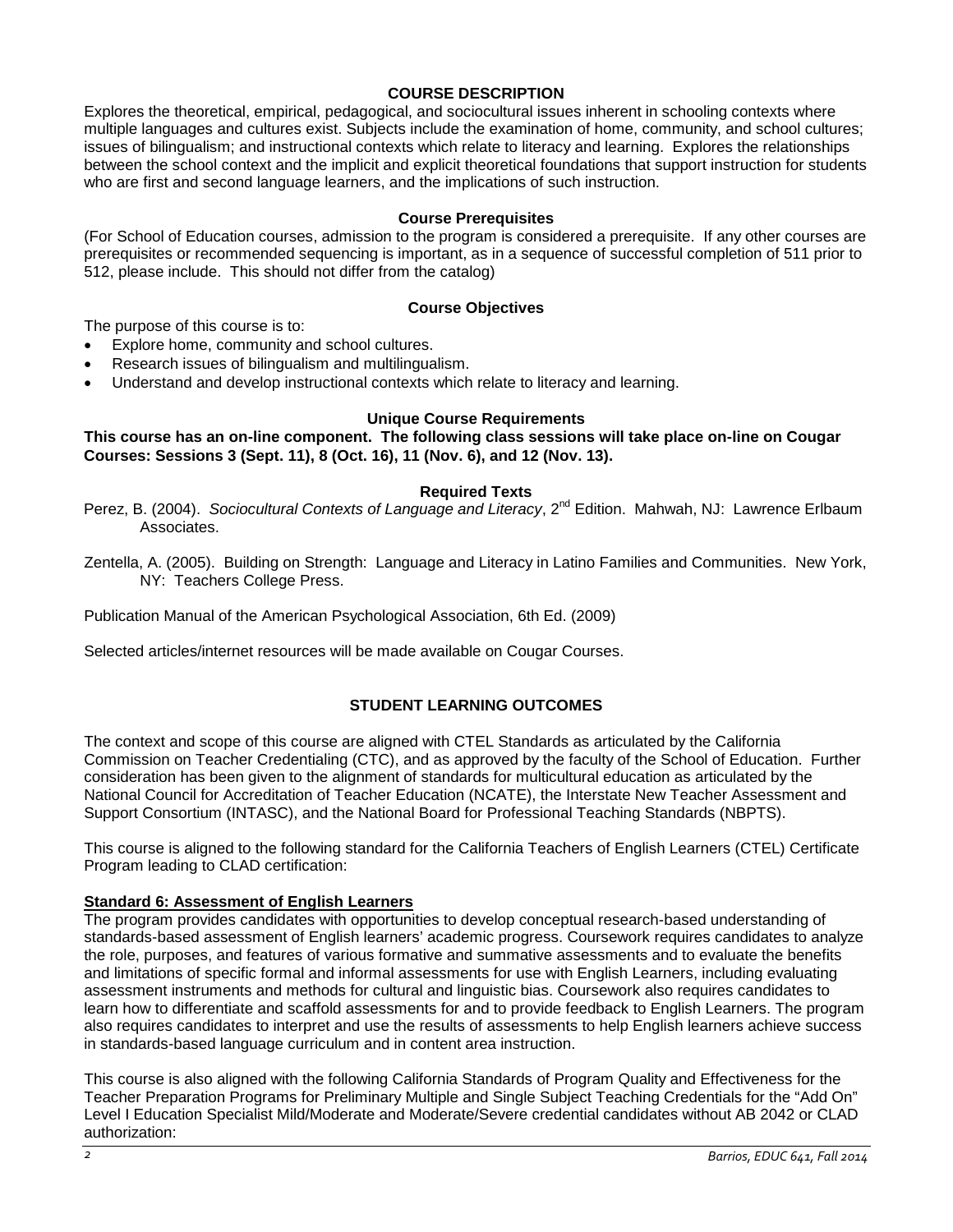# **Standard 7a: Multiple Subject Reading, Writing, and Related Language Instruction in English**

The professional preparation program provides substantive, research-based instruction that effectively prepares each candidate for a Multiple Subject (MS) Teaching Credential to deliver a comprehensive program of systematic instruction in reading, writing and related language arts aligned with the state adopted English Language Arts Academic Content Standards for Students and the Reading/Language Arts Framework. The program provides candidates with systematic and explicit instruction in teaching basic reading skills, including comprehension strategies, for all students, including students with varied reading levels and language backgrounds. The Multiple Subject preparation program includes a significant practical experience component in reading, writing, and language arts that is connected to the content of coursework and that takes place throughout the program during each candidate's field experience(s), internship(s), and/or student teaching assignment(s). The preparation program provides each candidate for a Multiple Subject Teaching Credential with experience in a classroom where beginning reading is taught. The program places all candidates in field experience sites and student teaching assignments with teachers whose instructional approaches and methods in reading are consistent with a comprehensive, systematic program, and who collaborate with institutional supervisors and instructors.

# **Standard 13: Preparation to Teach English Learners**

In the professional teacher preparation program all candidates have multiple systematic opportunities to acquire the knowledge, skills and abilities to deliver comprehensive instruction to English learners. Candidates learn about state and federal legal requirements for the placement and instruction of English learners. Candidates demonstrate knowledge and application of pedagogical theories, principles and practices for English Language Development leading to comprehensive literacy in English, and for the development of academic language, comprehension and knowledge in the subjects of the core curriculum. Candidates learn how to implement an instructional program that facilitates English language acquisition and development, including receptive and productive language skills, and that logically progresses to the grade level reading/language arts program for English speakers. Candidates acquire and demonstrate the ability to utilize assessment information to diagnose students' language abilities, and to develop lessons that promote students' access to and achievement in the state-adopted academic content standards. Candidates learn how cognitive, pedagogical and individual factors affect student's language acquisition.

# **Assessment of Professional Dispositions**

Assessing a candidate's dispositions within a professional preparation program is recognition that teaching and working with learners of all ages requires not only specific content knowledge and pedagogical skills, but positive attitudes about multiple dimensions of the profession. The School of Education has identified six dispositions – social justice and equity, collaboration, critical thinking, professional ethics, reflective teaching and learning, and life-long learning—and developed an assessment rubric. For each dispositional element, there are three levels of performance - *unacceptable*, *initial target*, and *advanced target*. The description and rubric for the three levels of performance offer measurable behaviors and examples.

The assessment is designed to provide candidates with ongoing feedback for their growth in professional dispositions and includes a self-assessment by the candidate. The dispositions and rubric are presented, explained and assessed in one or more designated courses in each program as well as in clinical practice. Based upon assessment feedback candidates will compose a reflection that becomes part of the candidate's Teaching Performance Expectation portfolio. Candidates are expected to meet the level of *initial target* during the program.

# **School of Education Attendance Policy**

Due to the dynamic and interactive nature of courses in the School of Education, all candidates are expected to attend all classes and participate actively. At a minimum, candidates must attend more than 80% of class time, or s/he **may not receive a passing grade** for the course at the discretion of the instructor. Individual instructors may adopt more stringent attendance requirements. Should the candidate have extenuating circumstances, s/he should contact the instructor as soon as possible. *(Adopted by the COE Governance Community, December, 1997).*

# **Students with Disabilities Requiring Reasonable Accommodations**

Candidates with disabilities who require reasonable accommodations must be approved for services by providing appropriate and recent documentation to the Office of Disable Student Services (DSS). This office is located in Craven Hall 4300, and can be contacted by phone at (760) 750-4905, or TTY (760) 750-4909. Candidates authorized by DSS to receive reasonable accommodations should meet with their instructor during office hours or, in order to ensure confidentiality, in a more private setting.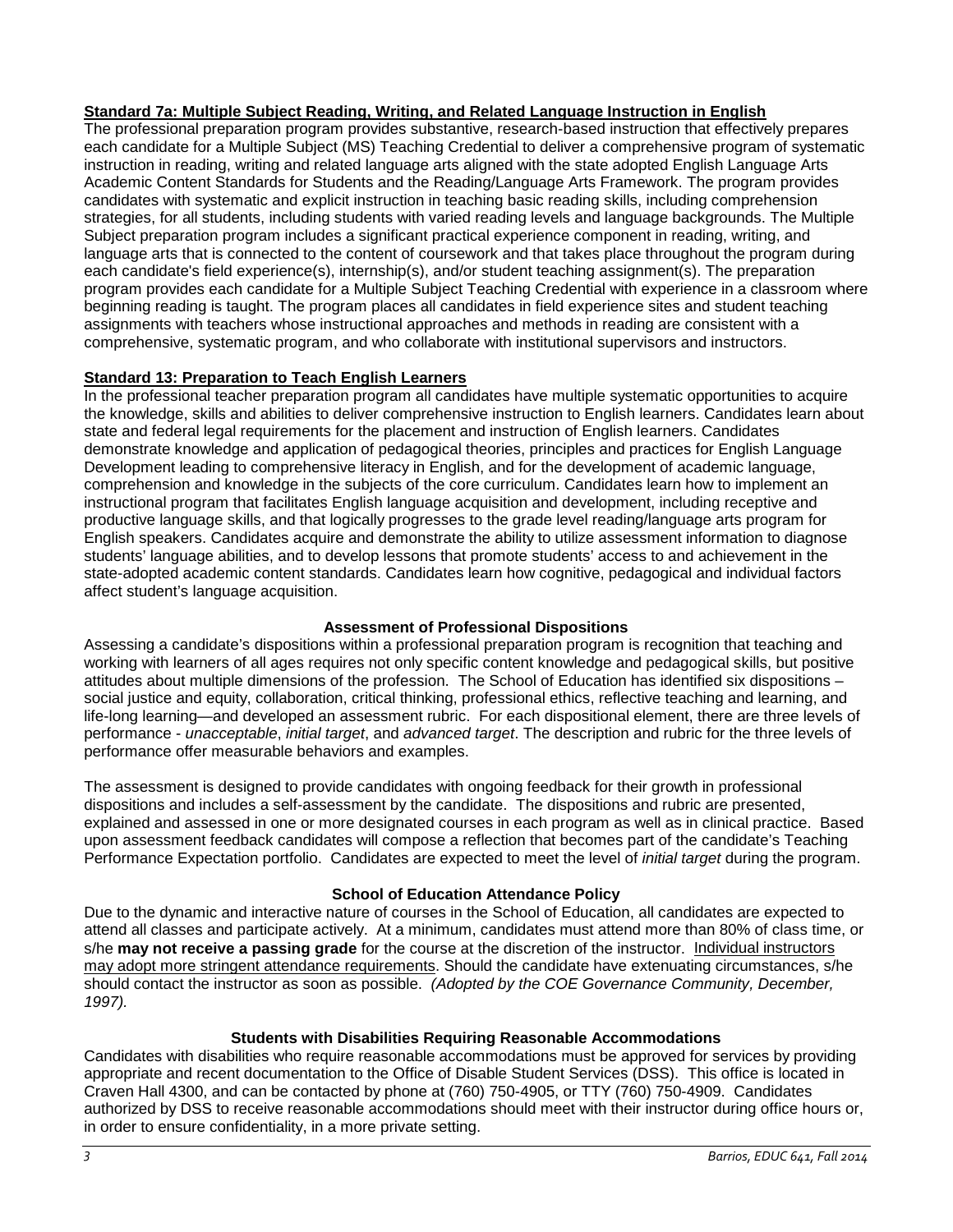# **All University Writing Requirement**

In keeping with the All-University Writing Requirement, all 3 unit courses must have a writing component of at least 2,500 words (approximately 10 pages) which can be administered in a variety of ways.

### **Graduate Writing Requirements**

The California State University maintains a Graduation Writing Assessment Requirement (GWAR) for master's students, to be completed before Advancement to Candidacy can be approved. A student may satisfy the graduate writing requirement in one of two ways: an acceptable standardized test score or a paper that receives a passing score as described in the GWAR rubric. Toward the goal of providing opportunity for graduate students in the College of Education to satisfy the writing requirement, all papers in all graduate classes must adhere to the rules of style (for writing and format style) detailed in the Publication Manual of the American Psychological Association, 6th Ed. (2009). This is a required textbook for all CSUSM SoE graduate courses.

### **CSUSM Academic Honesty Policy**

"Students will be expected to adhere to standards of academic honesty and integrity, as outlined in the Student Academic Honesty Policy. All written work and oral presentation assignments must be original work. All ideas/materials that are borrowed from other sources must have appropriate references to the original sources. Any quoted material should give credit to the source and be punctuated with quotation marks.

Students are responsible for honest completion of their work including examinations. There will be no tolerance for infractions. If you believe there has been an infraction by someone in the class, please bring it to the instructor's attention. The instructor reserves the right to discipline any student for academic dishonesty in accordance with the general rules and regulations of the university. Disciplinary action may include the lowering of grades and/or the assignment of a failing grade for an exam, assignment, or the class as a whole."

Incidents of Academic Dishonesty will be reported to the Dean of Students. Sanctions at the University level may include suspension or expulsion from the University.

### **Plagiarism:**

As an educator, it is expected that each candidate will do his/her own work, and contribute equally to group projects and processes. Plagiarism or cheating is unacceptable under any circumstances. If you are in doubt about whether your work is paraphrased or plagiarized see the Plagiarism Prevention for Students website [http://library.csusm.edu/plagiarism/index.html.](http://library.csusm.edu/plagiarism/index.html) If there are questions about academic honesty, please consult the University catalog.

### **Appeals:**

Every student has the right to appeal grades, or appeal for redress of grievances incurred in the context of any class. Disputes may be resolved informally with the professor, or through the formal grades appeal process. For the latter, consult Dr. Vargas, Director of the SoE.

### **Use of Technology**

Candidates are expected to demonstrate competency in the use of various forms of technology (i.e. word processing, electronic mail, Moodle, use of the Internet, and/or multimedia presentations). Specific requirements for course assignments with regard to technology are at the discretion of the instructor. Keep a digital copy of all assignments for use in your teaching portfolio. All assignments will be submitted online, and some will be submitted in hard copy as well. Details will be given in class.

### **Electronic Communication Protocol**

Electronic correspondence is a part of your professional interactions. If you need to contact the instructor, e-mail is often the easiest way to do so. It is my intention to respond to all received e-mails in a timely manner. Please be reminded that e-mail and on-line discussions are a very specific form of communication, with their own nuances and etiquette. For instance, electronic messages sent in all upper case (or lower case) letters, major typos, or slang, often communicate more than the sender originally intended. With that said, please be mindful of all e-mail and on-line discussion messages you send to your colleagues, to faculty members in the School of Education, or to persons within the greater educational community. All electronic messages should be crafted with professionalism and care.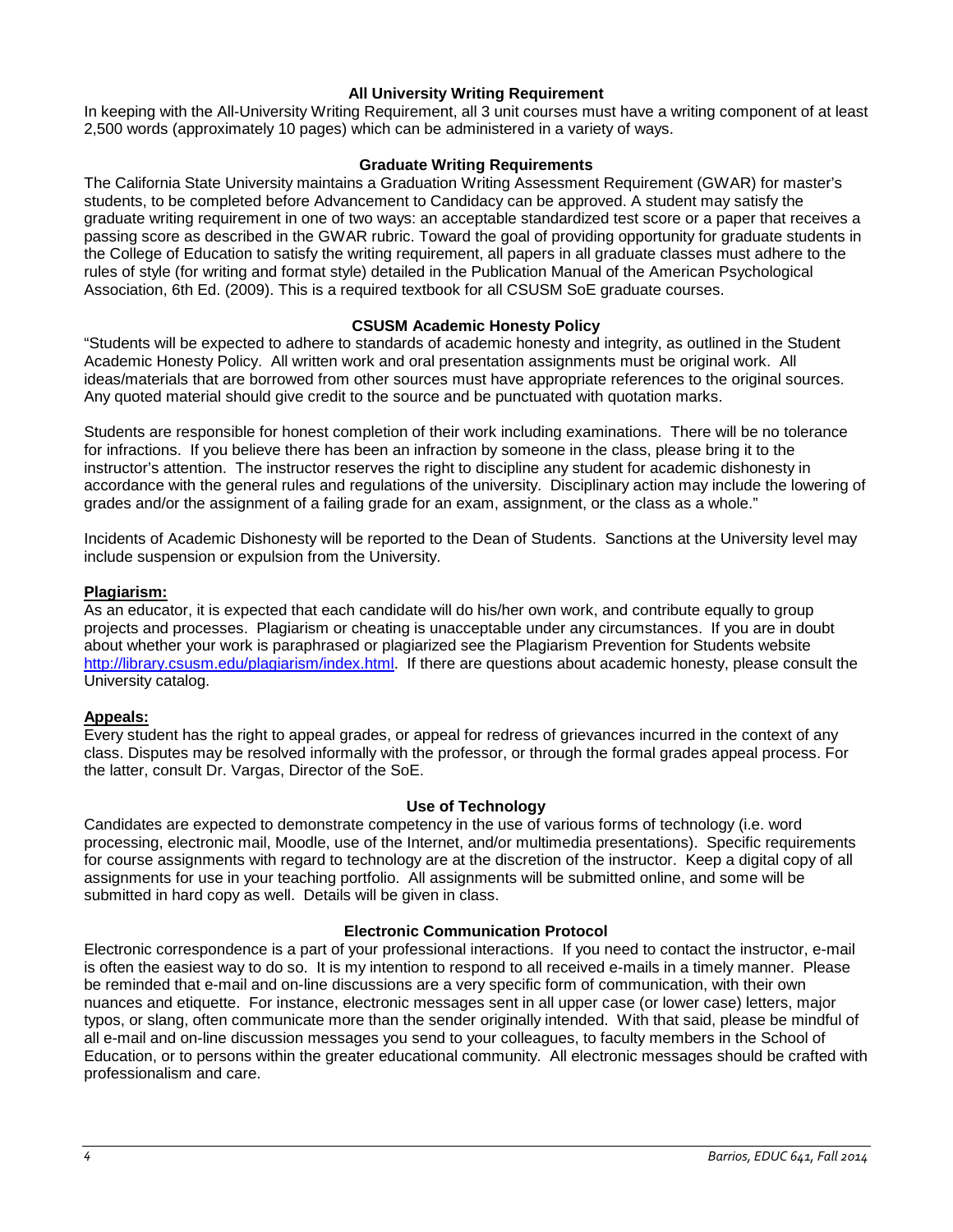Things to consider:

- Would I say in person what this electronic message specifically says?
- How could this message be misconstrued?
- Does this message represent my highest self?
- Am I sending this electronic message to avoid a face-to-face conversation?

In addition, if there is ever a concern with an electronic message sent to you, please talk with the author in person in order to correct any confusion.

# **COURSE REQUIREMENTS**

*NOTE: I RESERVE THE RIGHT TO CHANGE, ADD TO, OR DELETE ANY MATERIAL OR ASSIGNMENT FROM THE COURSE.*

This course is structured as a graduate-level seminar. The success of a seminar is dependent upon each and every participant being prepared. My role will be to "facilitate" and to intervene as necessary to prompt a topic. I do not intend to lecture each week, or to be the focus of the class. You will work to develop your **knowledge base** through the readings, discussions and presentations.

### **Grading Standards**

All assignments are due on the dates indicated below. Assignments turned in late will not receive full credit. Please manage your time and plan accordingly. Assignments must be typewritten, double-spaced and with standard margins unless completed in class. Written assignments will be graded approximately 80% on content and context (detail, logic, synthesis of information, depth of analysis, etc.) and 20% on mechanics (grammar, syntax, spelling, format, uniformity of citations, etc.). All assignments should reflect graduate level composition and use  $APA \ddot{\theta}^{th} Ed.$  format.

The following grading scale will be used:

| $92 - 100$ A   | 90 – 91 A- |         |
|----------------|------------|---------|
| $ 88 - 89 B +$ | $82 - 87B$ |         |
| $ 80 - 81 B -$ | 79 – below | Failing |

### **1. Attendance and Class Participation** 15 points 15 points

You are expected to attend all class sessions and participate actively in discussions and activities. In order to do so, you are expected to complete all required readings by the assigned date. According to the School of Education Attendance Policy, at a minimum, students must attend more than 80% of class time, or s/he **may not receive a passing grade** for the course at the discretion of the instructor. *Missing more than one class session will result in the reduction of your grade.* Being consistently late and/or leaving class early can also lower your grade. This pertains also to online classes via Cougar Courses.

**DUE: Ongoing (**8 out of the 15 possible points for attendance and class participation are earned through Posting / Analysis / Discussion of Assigned Readings during online **Cougar Courses Sessions 3, 8, 11, and 12**).

### **2. Reading Discussion Leader 10 points**

Individually or in pairs, students will lead a class discussion on **two** of the required readings. Students should summarize key findings and identify 2-3 critical questions from the readings to lead the discussion. All students will submit their questions at the beginning of the class in which they lead the discussion. The amount of time for each Reading Discussion Leader to facilitate class discussion will be limited. Reading Discussion Leaders should focus on developing questions which will address the critical issues of the reading that are directly applicable to the objectives of this course.

### **DUE: Throughout the semester – Sign-up List is available in class**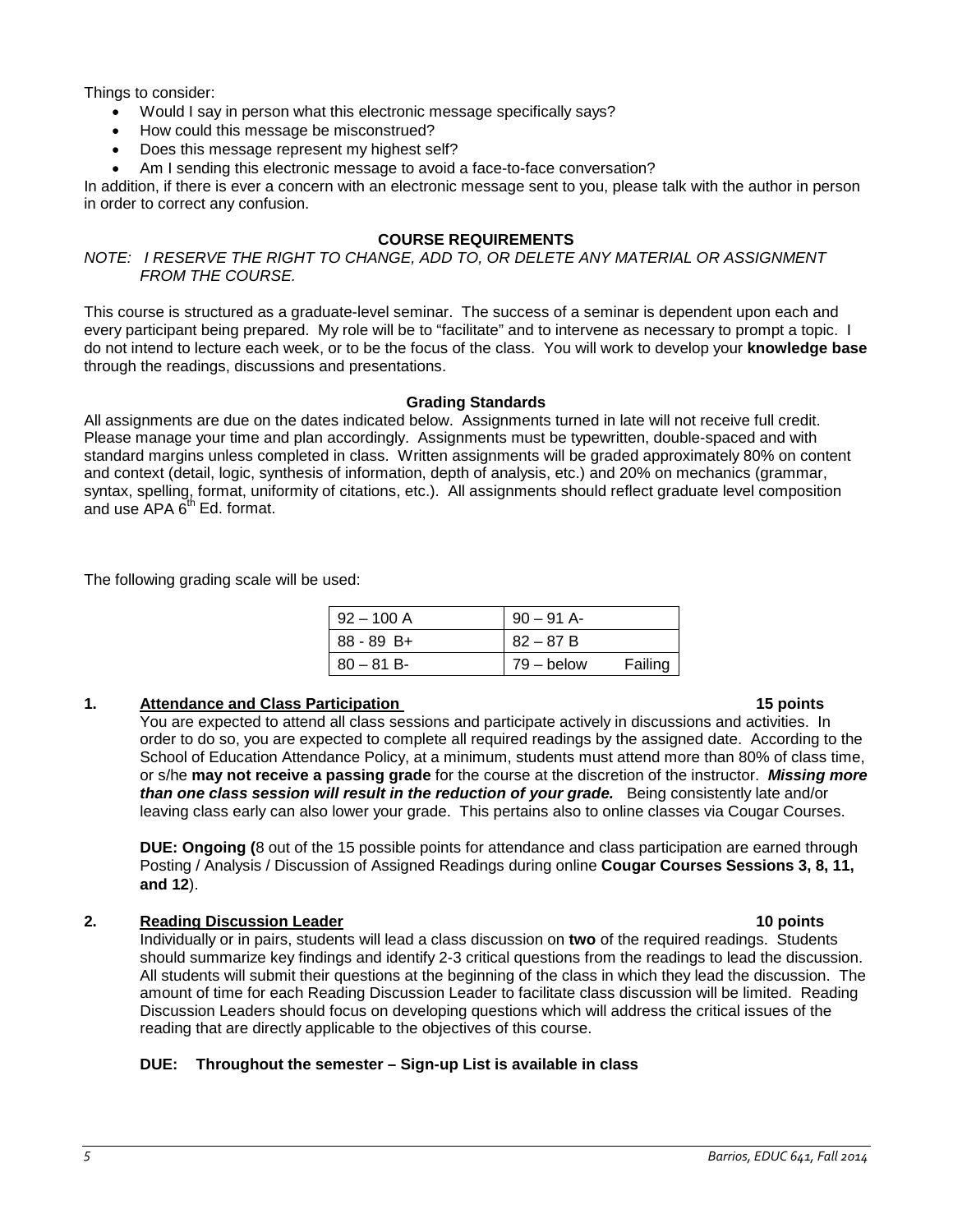# *6 Barrios, EDUC 641, Fall 2014*

### **3. Article Reports 10 points**

Individually or in pairs, students will lead a small group discussion on an article, book chapter, research report, etc. focusing on the sociocultural context of language, language use, and/or learning. Students can choose the aspects they wish to highlight for the discussion, as well as the format for presenting.

### **DUE: Sessions 9 and 10 – Sign-up List is available in class**

### **4. Essay: What is English language development? 10 points**

For this assignment you will attempt to define language on both a theoretical and a personal level. This is an opportunity for you to express your personal feelings, but also to synthesize and discuss some of the readings that relate to language and literacy, as well as contexts at your school site. The following questions may help you focus your thoughts or you can pose and respond to your own questions about language:

- How would you define language?
- Can you define English language development?
- How is language development affected by the social context?
- What kinds of contexts affect language development?
- What are materials, methods and strategies used to support English proficiency?
- What is a language difference versus a disability?
- What is the relationship between language and self-esteem?
- Is there thought without language?

# **DUE: Session 3**

# **5. Analysis and Application of An English Learner's Assessment Data 15 points** Identify one English Learner in your class (or at your school) for whom you will holistically examine their backgrounds, their schooling experiences (academic, social, linguistic), with a focus on assessment

information on your student. Your write-up should include an analysis of the following information that you have gathered on your English Learner:

- Obtain background information on your English Learner. What do you know about your student's life, family, community, culture, peer group, schooling history, learning styles, disability information, and other relevant information to help you best address your student's educational needs.
- Obtain as much testing data on your English Learner as you can. Include standardized test scores CST, CELDT, etc. as well as your in-class assessments. What is your analysis of the cultural and/or linguistic biases that may be present in the testing data you have obtained?
- Obtain explanations for the scoring of the standardized test data that you collected. What objectives were being tested? How are the scores reported? How are the scores used at your school site – by administrators and by teachers? Are the scores used to determine placement?
- Obtain information on how authentic and other in-class assessments are scored? For example if a reading inventory is used, what process what used? What was the rate of administration? What other types of formative and/or summative assessments were used? Running records? Checklists? Rubrics? What criteria was the English Learner assessed on? Were the assessments equitable in comparison to native-English speakers?
- What other information can you obtain that would help you analyze your English Learner's assessment data – other support the student receives? Special program(s) (i.e. intervention, Special Education, tutorial) the student is involved in? How long? Who referred him/her? Why? If the child is in a special program is there progress monitoring being conducted to assess student's progress and effectiveness of program? What data do you have regarding these program(s)?

### **DUE: Sessions 4 (Background Information) and 7**

### *Successful completion of this assignment fulfills CTEL requirements for Standard 6. Students must post this assignment to their CTEL Portfolio as evidence they have met this standard.*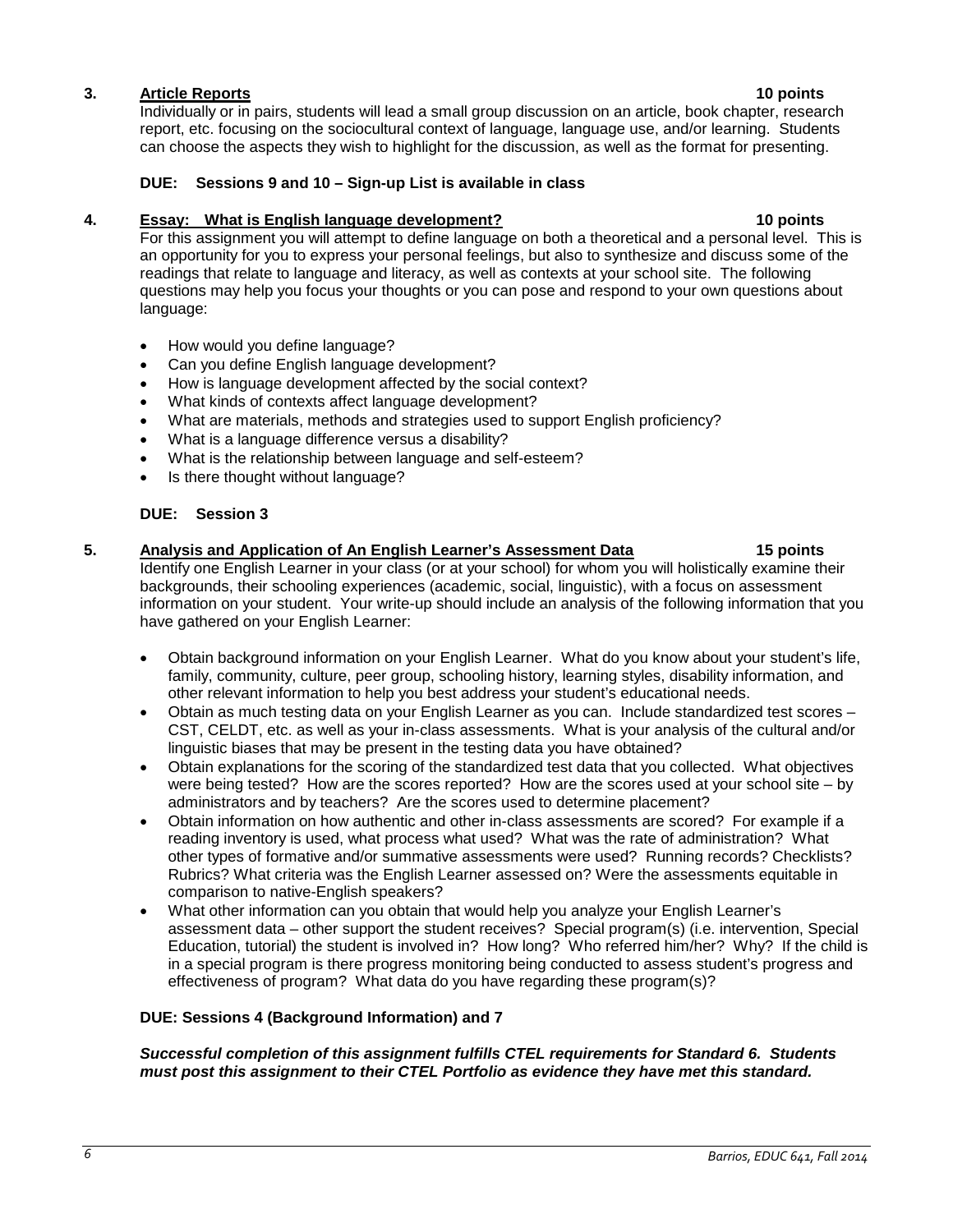*CTEL candidates will need to upload their graded CTEL signature assignment (with a passing grade or rubric indicating passing grade for the assignment) to their CTEL electronic portfolio upon completion of this course. CTEL Program Coordinator will then review the candidate's CTEL standards in their*  electronic portfolio in order to fulfill their certification requirements for the California State Department of *Education. For further clarification*, *please contact Ana Hernandez, CTEL Program Coordinator, at [ahernand@csusm.edu.](mailto:ahernand@csusm.edu)*

### **6. Literature Review: Sociocultural Contexts of Language and Learning 40 points If you are taking this course for CTEL certification, one of the themes you write about must address English learners with a focus on assessment issues.**

Using the annotated bibliographies collected in EDUC 602 and the articles, book chapters, research reports presented in class, you will analyze the resources and identify themes. As themes emerge, you will begin to organize resources you will use in a Literature Review. Your Literature Review will focus on the sociocultural aspects of language and learning that we have discussed throughout the course. Complete an 8 to 10-page paper focusing the categories identified, dividing them into sections as you would in a literature review of a thesis or project using the rubric provided. Resources must be cited and referenced according to APA criteria. A scoring rubric will be developed in class. Prepare a final PowerPoint presentation to present to class highlighting your Literature Review.

| a) Themes identified with articles and ideas: DUE: Session 10 | (5 points)    |
|---------------------------------------------------------------|---------------|
| b) Final draft of one section: DUE: Session 12                | (5 points)    |
| c) Final Paper: DUE Session 14                                | $(20$ points) |
| d) Final Presentation: DUE Session 14                         | $(10$ points) |

*OR*

# **Literature Review: Supporting English Learners With and Without Disabilities 40 points Alternative Assignment Required for "Add On" Mild/Moderate and Moderate/Severe Education Specialist Credential Candidates without AB 2042 Preliminary Credentials or a CTEL Certificate**

Using websites, articles, book chapters, research reports (see sample articles, sites, and books provided by the instructor) develop a menu of supports and services that enable English learners with and without disabilities to access the core curriculum in inclusive educational settings. Include in the review:

a) the use of expertise of specialists and support personnel (e.g., paraprofessionals) and b) school-base structures and organizations that support English learners and students eligible for Special Education.

As categories of supports emerge, organize them as you would in a thesis' Chapter 2: Literature Review. The final product is an 8 to 10-page paper organized by categories and written using APA-format conventions. Resources must be cited and referenced in APA format. A scoring rubric will be developed in class. Prepare a final PowerPoint presentation to present to class highlighting your Literature Review.

|  |  |  |  | a) Categories identified with articles and sources: DUE: Session 10 |  | (5 points) |
|--|--|--|--|---------------------------------------------------------------------|--|------------|
|  |  |  |  |                                                                     |  |            |

*b) Final draft of one section: DUE: Session 12 (5 points) c) Final Paper: DUE Session 14 (20 points) d*) Final Presentation: DUE Session 14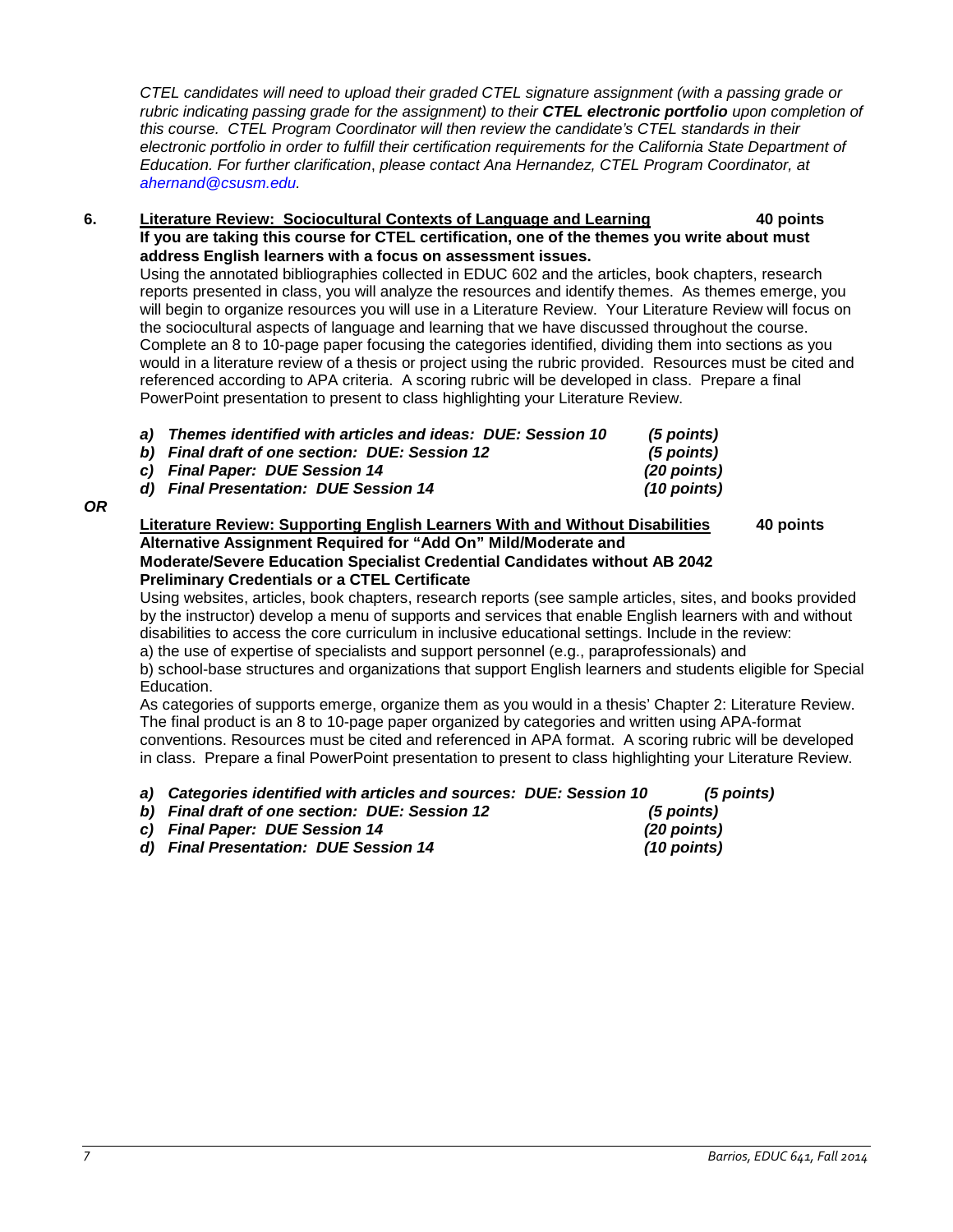# **FALL 2012 COURSE SCHEDULE**

### **Session 1: Aug. 28 Course Overview / Definition of Terms**

Course Overview Definition of Terms Sociocultural Contexts of Learning Language Diversity Language Structure and Use Phonology, Morphology, Syntax and Semantics, Discourse, Communication

### *Assignments DUE Session 2:*

Define "they" at your school. Record the language used to describe "them," and who used the language (i.e. students, teachers, parents, school personnel, etc.)

*Reading:* Perez – Chapter 1; Gumperz (Cougar Courses); Olsen (Cougar Courses)

### **Session 2: Sep. 04 Theoretical Perspectives of Language and Literacy**

Discussion of the Readings Language Structure and Use Discourse and Language Pragmatics First and Second Language Development Historical, Psychological, Sociocultural, Pedagogical and Political Factors Identity and Language Language Boundaries in Schools

### *Assignments DUE Session 3:*

"What Is English Language Development?" Essay (10 points) *Reading*: Perez – Chapters 2 -5

**Session 3: Sept. 11 First and Second Language Acquisition (Cougar Courses)**

Discussion of Readings Postings and Analyses of "What is English Language Development?" Essays (10 points) Commonalities / Differences What is missing from our definitions?

### *Assignments DUE Session 4:*

Gather information on 1-2 English learners in your class – primary languages, languages spoken at home, how they communicate with their peers<br>
Reading: Moll (Cougar Cour *Reading:* Moll (Cougar Courses); Diaz-Rico (Cougar Courses); Delpit (Cougar Courses)

### **Session 4: Sept. 18 Language Acquisition in Diverse Communities – Assessment**

Field Trip – Library Database Searching Discussion of Readings Theories and Methods of Bilingual / Multilingual Education Cultural and linguistic backgrounds of English learners in California Assessment – A Critical Look at the CELDT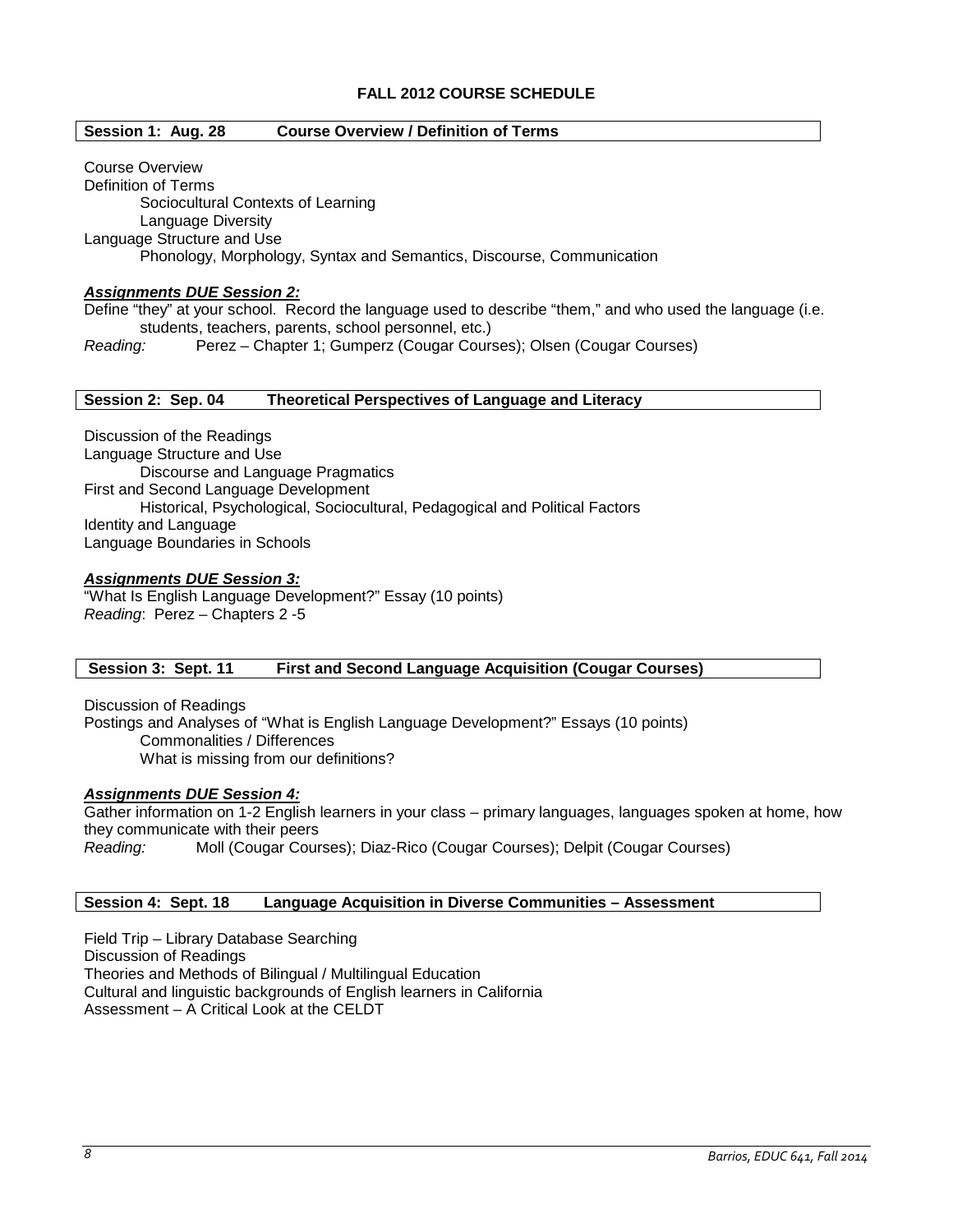# *In-Class Assignment:*

Background knowledge

- What California and federal laws impact students' placement and programs?
- What do you know about your students' prior content knowledge (in any language) and language proficiency skills (L1 and L2)?
- What do you know about your students' lives, families, communities, cultures, histories that you can incorporate into your pedagogy / curriculum?
- What do you know about your students' learning styles?
- Write a plan for how you will transform your teaching with the knowledge of your students' backgrounds prior knowledge and cultures, academic and language.

# *Assignments DUE Session 5:*

Investigate your English learners' CELDT scores and ELD / SDAIE placements *Reading:* Perez – Chapters 6 & 7 Zentella – Chapters 1 & 2 Valdés Chapters 1 & 3 (Cougar Courses)

**Session 5: Sept. 25 Language Acquisition in Diverse Communities – Assessment**

Discussion of the Readings

Assessment Issues

Analysis of CELDT Test Data and Scoring Cultural and Linguistic Biases of Tests English Learner Placements at Your School

### *Assignments DUE Session 6:*

*Reading:* Perez – Chapters 8 & 9 Zentella – Chapters 3 & 4

### **Session 6: Oct. 2 Language Acquisition in Diverse Communities – Assessment**

Discussion of the Readings Instructional Methods for English Learners

*In-Class Assignment:* Assessment of English Learners Across Content Areas Impact of State Assessments on English Learners \*\*Download Laurie Olsen's *Reparable Harm* Before Class

### *Assignments DUE Session 7:*

Analysis and Application of an English Learner's Assessment Data (15 points)

### **Session 7: Oct. 09 Language Acquisition in Diverse Communities – Assessment**

Analysis of English Learners' Assessment Data Assignment Compare and contrast your English learners What trends do you find in the data – commonalities as well as what is missing from your data analyses

# *Assignment DUE Session 8:*

*Reading:* Perez – Chapters 6 & 7 Zentella – Chapters 1 & 2 *Precious Knowledge* (Cougar Courses); Romero et al. (Cougar Courses)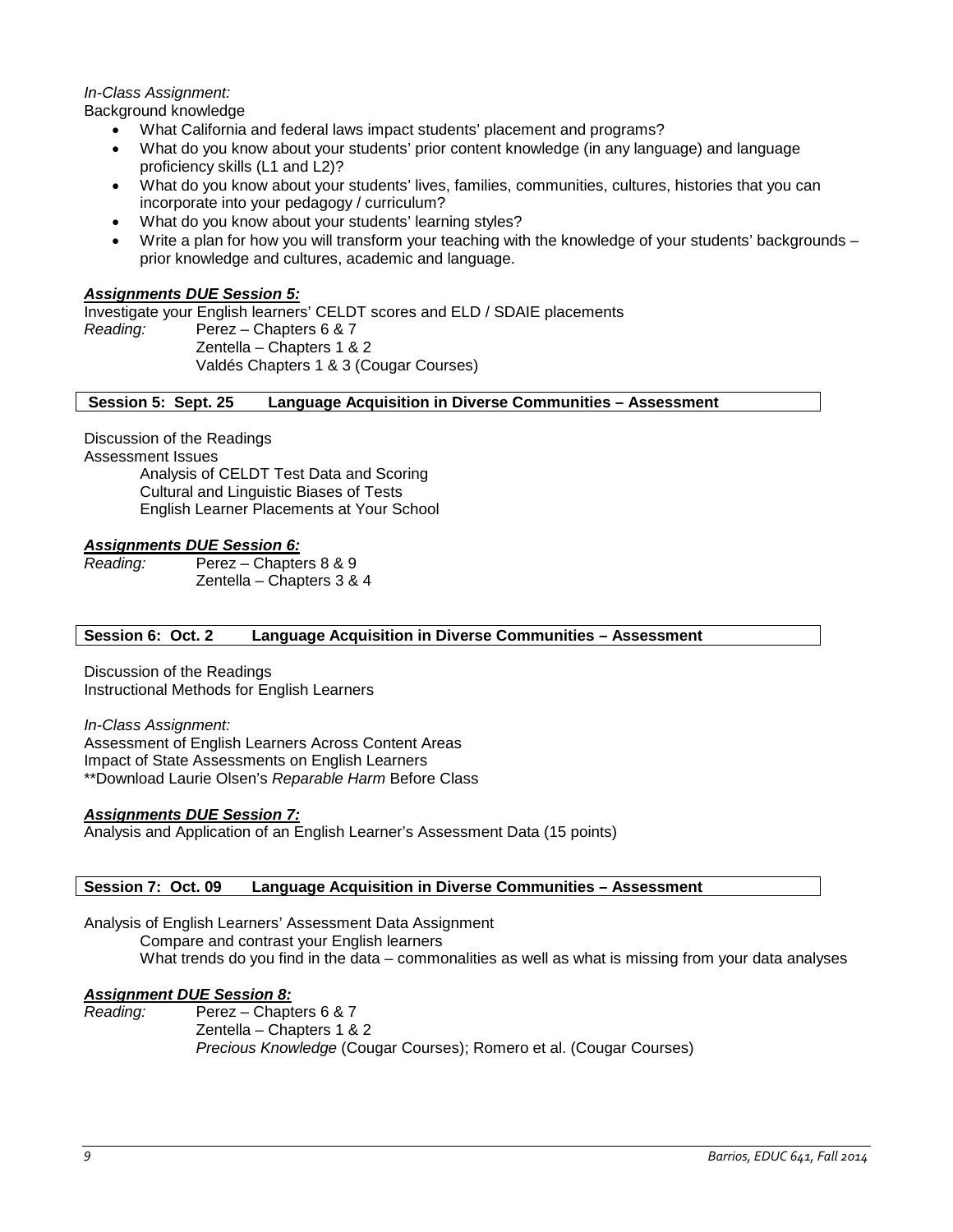# **Session 8: Oct. 16 Language Diversity and A Social Justice Curriculum (Cougar Courses)**

Discussion of Readings *Precious Knowledge* Reflection Teaching Scenarios - Classroom activities that value students' cultures and languages

### *Assignments DUE Session 9:*

Article Reports (10 points) *Reading:* Zentella – Chapters 5 & 6

### **Session 9: Oct. 23 Language Diversity and A Social Justice Curriculum**

Presentation of Article Reports: Group 1 Discussion of Readings Debriefing of English Learner Assessment Data Assignment

# *Assignments DUE Session 10:*

Article Reports (10 points) Themes or categories identified with articles for Assignment #6a (5 points) Categories Identified with articles and sources for Assignment #6b (5 points) *Reading:* Perez – Chapters 10 & 11

### **Session 10: Oct. 30 Language Diversity and A Social Justice Curriculum**

Discussion of the Readings Presentation of Article Reports: Group 2 The Politics of Language English as the Official Language Canadian and European Examples of "Official" Languages Organizational Framework / Literature Review

• In small groups, students will discuss how they organized their annotated resources (from EDUC 602), other resources and their ideas into common themes.

### *Assignments DUE Session 11:*

*Reading:* Zentella – Chapters 7 & 8 Zentella – Chapters 9 & 10

### Session 11: Nov. 6 Research and Writing Week (Cougar Courses)

Discussion of the Readings On-Line Research and Writing Week

### *Assignments DUE Session 12:*

Draft of one section of Literature Review - Assignment #6a and #6b (5 points) *Reading:* Zentella – Chapter 11 Perez – Chapter 12

### **Session 12: Nov. 13 Critical Analysis of Our Work (Cougar Courses)**

Peer editing session of Literature Review section drafts

Use APA Style Manuals to format writing, citations, and references